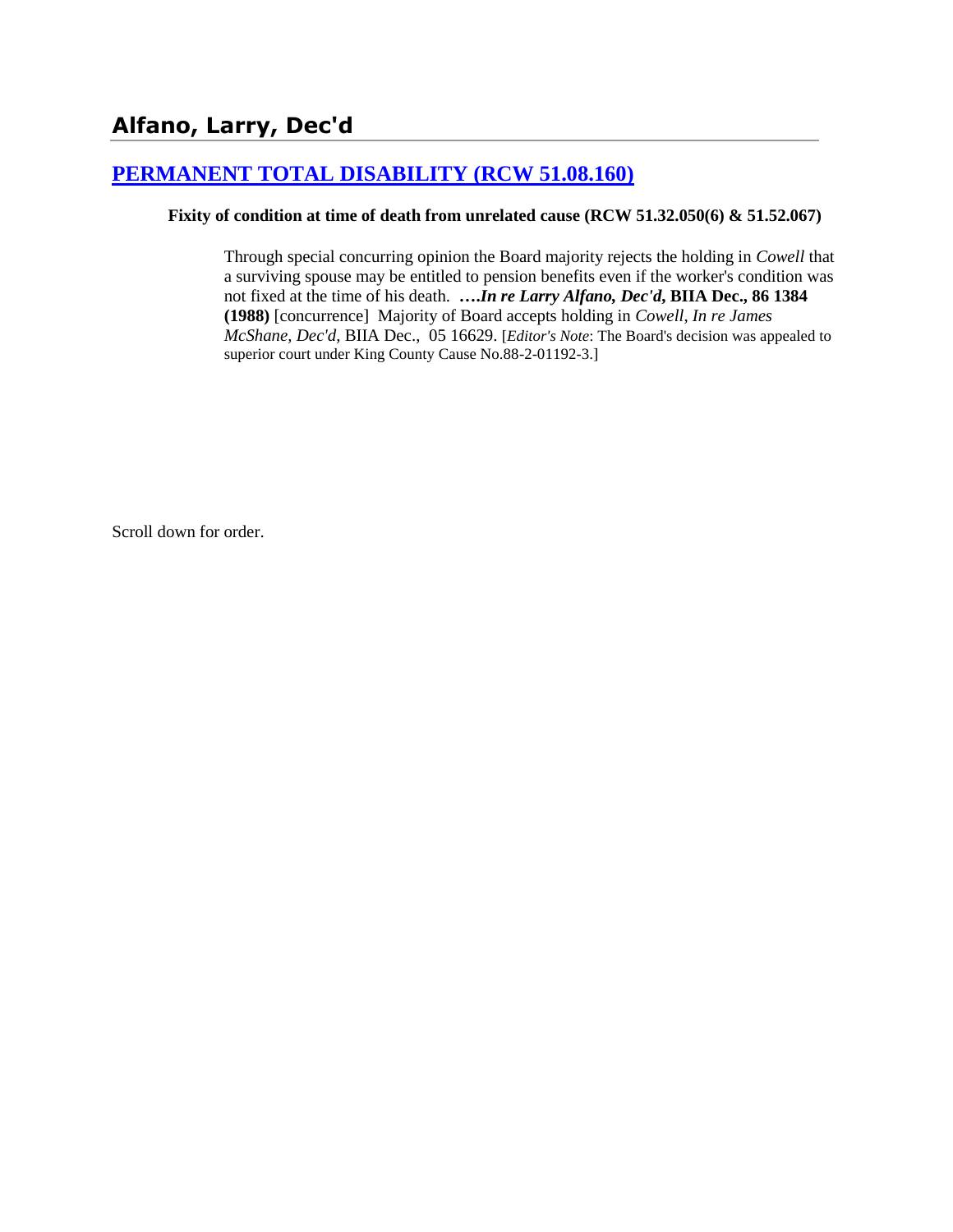#### **BEFORE THE BOARD OF INDUSTRIAL INSURANCE APPEALS STATE OF WASHINGTON**

**)**

**IN RE: LARRY ALFANO, DEC'D ) DOCKET NO. 86 1384**

**CLAIM NO. S-296197 ) ORDER DENYING APPEAL**

Widow-petitioner, Suellen Alfano, by Schroeter, Goldmark & Bender, per James D. Hailey

Self-insured Employer, Associated Grocers, Inc., by Schwabe, Williamson, Wyatt & Lenihan (withdrawn), and Hall and Keehn, per Gary D. Keehn

Department of Labor and Industries, by The Attorney General, per Deborah Hilsman and William Garling, Jr., Assistants

This is an appeal filed by the self-insured employer on April 29, 1986 from an order of the Department of Labor and Industries dated February 19, 1986 which adhered to the provisions of prior orders which placed Suellen Alfano, the surviving spouse of Larry Alfano, on the pension rolls effective May 29, 1984 and determined that second injury fund relief was not available to the selfinsured employer. **AFFIRMED**.

## **DECISION**

Pursuant to RCW 51.52.104 and RCW 51.52.106, this matter is before the Board for review and decision on a timely Petition for Review filed by the self-insured employer to a Proposed Decision and Order issued on June 17, 1987 in which the order of the Department dated February 19, 1986 was affirmed.

The Board has reviewed the evidentiary rulings in the record of proceedings and finds that no prejudicial error was committed and said rulings are hereby affirmed.

The issue is whether Mr. Alfano was permanently totally disabled as a result of his industrially related conditions at the time of his death due to unrelated cancer on May 29, 1984. The parties agree that his back condition was fixed as of that date but dispute the fixity of his psychiatric condition

In concluding that Mr. Alfano was permanently totally disabled at the time of death, the Industrial Appeals Judge relied on a prior Decision and Order, In re Ronald E. Cowell, Dec'd., BIIA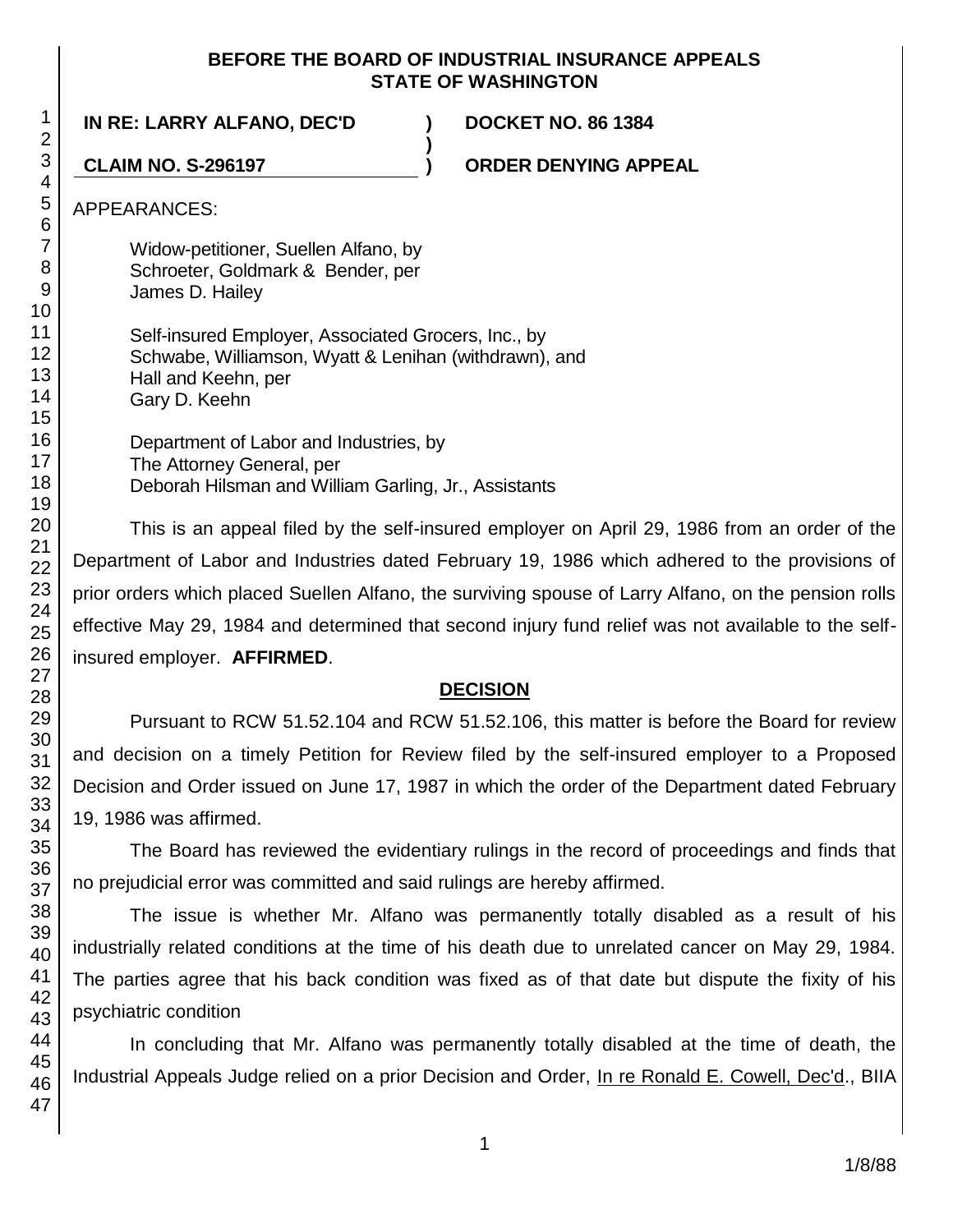Dec., 62,207 (1984). The employer argues that Cowell was wrongly decided, essentially reiterating the reasons set forth in the Cowell dissent. Because we conclude that Mr. Alfano's psychiatric condition was in fact fixed at the time of his death, we need not reach the question of whether Cowell was correctly decided. However, because the question has significance beyond this particular appeal, a special concurring opinion has been appended.

The widow-petitioner, Suellen Alfano, had been married to Mr. Alfano for fourteen years at the time of his death on May 29, 1984, at age 53.

Mr. Alfano had worked as a truck driver for Associated Grocers his entire adult working life and had a high school equivalency diploma. Mrs. Alfano stated that he had been in very good health prior to his injury in January of 1979. He had been active with his children and engaged in various activities including hunting, fishing, camping bowling and remodeling houses.

On January 23, 1979 Mr. Alfano injured his low back at work while attempting to lift a loading platform. His condition rapidly worsened. Dr. John C. Callahan placed Mr. Alfano in the hospital for traction, prescribed muscle relaxants, and directed him to stay home and relax. Because Mr. Alfano experienced little or no improvement, Dr. Callahan recommended and performed decompressive laminotomy surgery. Mr. Alfano slowly recovered after surgery and attempted to return to work in October of 1979. The attempt was unsuccessful and after two weeks his severe back pain forced him to quit once again.

In March or April of 1980 Mr. Alfano's back pain began worsening, he started dragging his foot, often stubbing his toe and he was unable to wear a shoe. He continued to deteriorate and Mrs. Alfano was forced to find work in order to support the family. Mr. Alfano became upset because he was no longer able to provide for his family. At this time his daily activities were severely limited; he spent most of the time reading and watching television while sitting or lying down. He began experiencing sexual functional problems at the end of 1981. He apparently became angry and depressed and had lost much of his self esteem. He became verbally abusive, frustrated, depressed and alienated from other people.

Lung cancer, unrelated to the industrial injury, was diagnosed in September, 1982. Mr. Alfano began seeing a psychiatrist, Dr. Robert B. Olsen, on July 22, 1983. Following psychiatric treatment with Dr. Olsen he appeared to improve. However, his psychiatric condition was characterized by large swings in overall adjustment.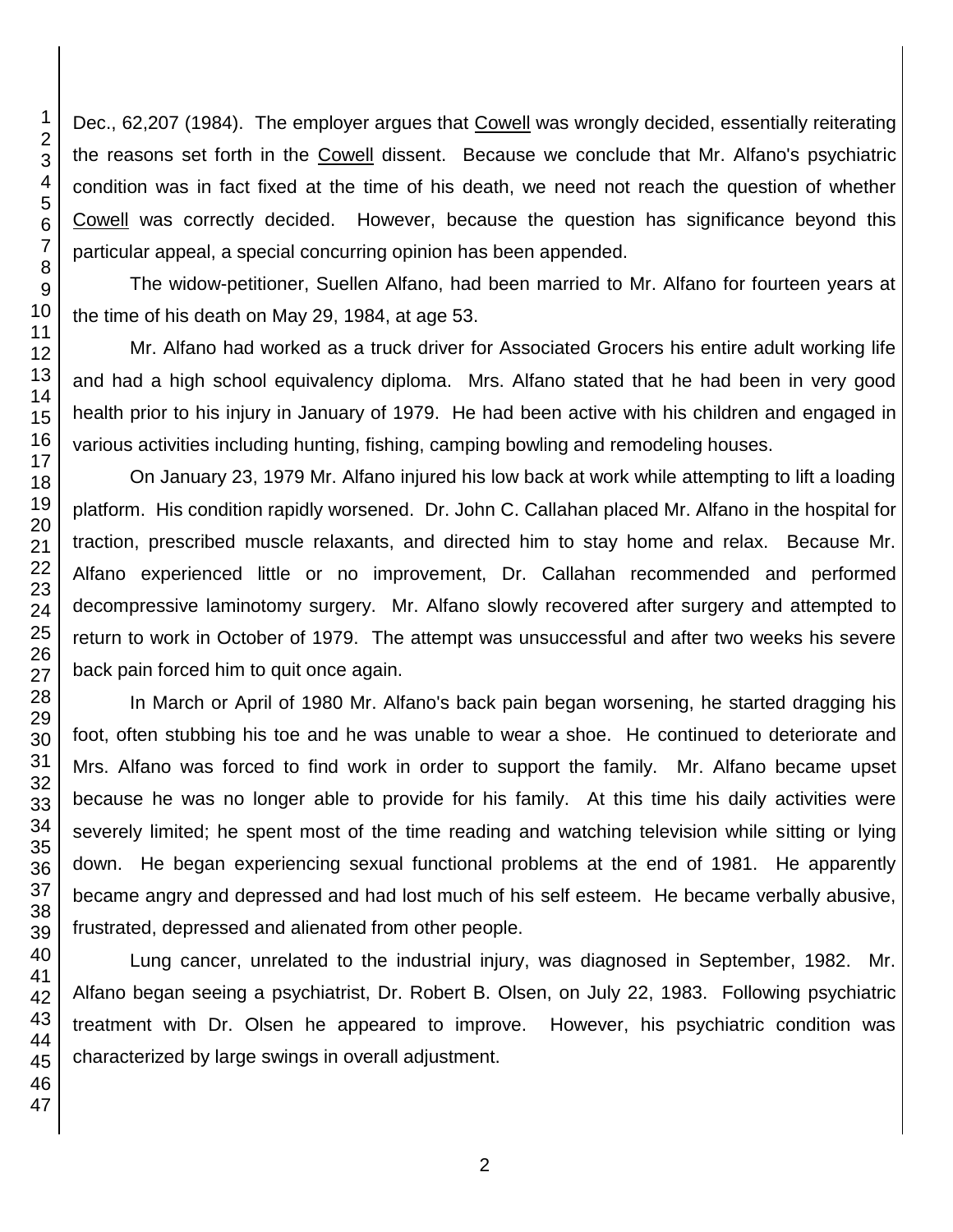Peter W. Wright, M.D., an oncologist, treated Mr. Alfano with chemotherapy starting in October of 1982. In January of 1983 he had a portion of his right lung removed and then received radiation and additional chemotherapy. In the fall of 1983 Mr. Alfano developed a tumor in his left hip, his condition continued to deteriorate and on May 29, 1984 Mr. Alfano passed away as a result of the cancer.John C. Callahan, M.D., an orthopedic surgeon, first saw Mr. Alfano in 1975 for a minor back injury. Dr. Callahan began treating Mr. Alfano again in 1979 for the industrial injury of January, 1979. Dr. Callahan's opinion was that Mr. Alfano was a well motivated individual who tried to go back to work in spite of a seriously disabling back injury. Dr. Callahan originally attempted conservative treatment but in February of 1979 a myelogram demonstrated a narrowing of the L4-5 interspace on the left side and a narrowing of the width of the spinal canal. In April of 1979 Dr. Callahan performed a decompressive laminotomy. Dr. Callahan stated that the recovery took longer than usual. In the fall of 1979 Dr. Callahan released Mr. Alfano to work. However, as indicated above, this attempt to return to work was unsuccessful.

Dr. Callahan stated that Mr. Alfano's condition continued to deteriorate and he believed that, by the end of 1979, Mr. Alfano was physically disabled from performing any kind of work as a result of conditions causally related to his industrial injury. It was further Dr. Callahan's opinion that by 1982 Mr. Alfano still would not have been able to return to any form of work. In May of 1983 Dr. Callahan's opinion was that Mr. Alfano was permanently disabled from doing the work of a truck driver, although he somewhat equivocally stated that Mr. Alfano might have been able to perform some form of gainful occupation. He rated Mr. Alfano's permanent disability as equal to 40% as compared to total bodily impairment for his low back.

Anthony Choppa, a vocational rehabilitation counselor, reviewed the medical records and interviewed Mrs. Alfano in December of 1986. It was Mr. Choppa's opinion that, excluding the effects of the cancer, Mr. Alfano would not have been capable of working on a reasonably continuous basis, taking into account his age, work history, education and physical and emotional problems.

Dr. Philip Grisham, a neurologist, examined Mr. Alfano on March 17, 1983. He stated that Mr. Alfano's low back condition was fixed and stable and best described by Category 5 of permanent dorso-lumbar and lumbosacral impairments. In his opinion, Mr. Alfano could have been employed on a reasonably continuous basis based only upon the residuals of his his low back injury.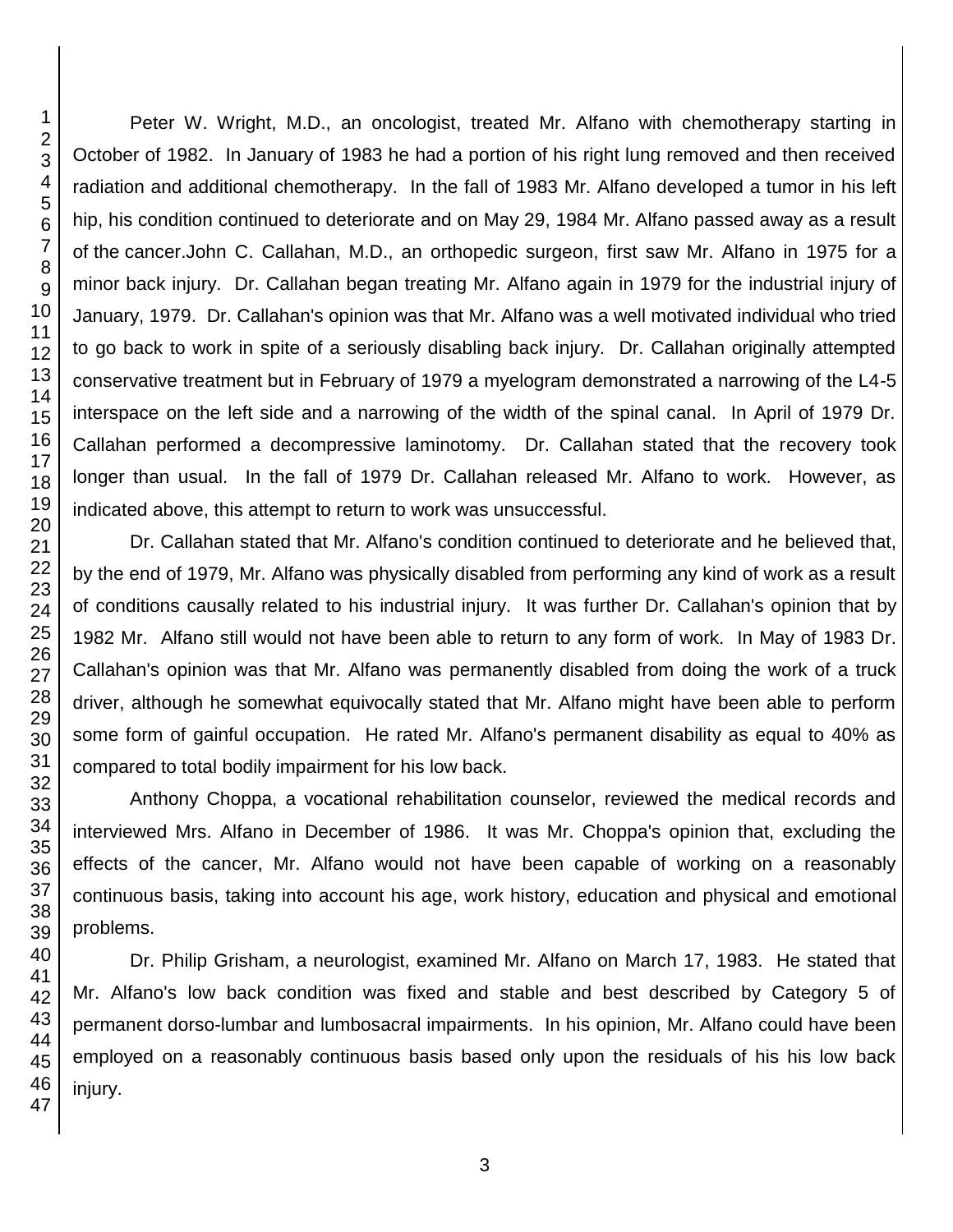Joseph A. Moisan, a rehabilitation counselor, based his opinions upon a review of records and information supplied to him. He felt that, with the assistance of vocational rehabilitation services, Mr. Alfano would have been capable of gainful employment on a reasonable continuous basis.

There is no question that Mr. Alfano's back condition was fixed and in need of no further treatment at the time of his death. The critical question is whether Mr. Alfano's psychiatric condition causally related to the industrial injury was fixed at the time of his death. The witnesses who gave psychiatric opinions, Dr. John E. Hamm, Dr. Robert B. Olsin, Dr. Arthur A. Murray and Dr. Lesley J. Barnette, are consistent in that they agree that Mr. Alfano did suffer from a psychiatric condition causally related to his industrial injury, diagnosed as severe depression and dysthymic disorder. It was clear to all these doctors that the symptomatology of the depression began appearing well before the diagnosis of cancer was ever made.

However, while Dr. Hamm and Dr. Olsen were of the opinion that Mr. Alfano was precluded from employment due in part to his psychiatric condition at the time of his death, they both felt that if he had lived he would have improved psychiatrically to the point where he could engage in gainful employment. In contrast, Dr. Murray and Dr. Barnette were of the opinion that psychiatric treatment was unlikely to reduce Mr. Alfano's psychiatric impairment and that his psychiatric condition was therefore fixed at the time of his death.

Overall the evidence establishes that based on Mr. Alfano's age, his work history, his lack of transferrable skills, his education, his chronic pain syndrome, his severe physical restrictions, excluding any due to his cancer condition, he was unemployable at the time of his death. The question is whether this inability to work was temporary or permanent, i.e., whether his psychiatric condition was amenable to treatment at the time of his death.

We feel that the most persuasive testimony is that Mr. Alfano's psychiatric condition would not have been made less disabling through treatment. Dr. Olsen and Dr. Hamm were of the opinion that Mr. Alfano's psychiatric condition was treatable and would improve with a prescription of anti-depressive drugs. However, their opinions are inconsistent with their own state view that Mr. Alfano's chronic low back pain and physical inability to return to his prior lifelong employment as a truck driver were the cause of his psychiatric problems. Because Mr. Alfan was unable to avoid the chronic pain and unable to return to his past employment, it is unlikely that further psychiatric treatment would have improved his condition.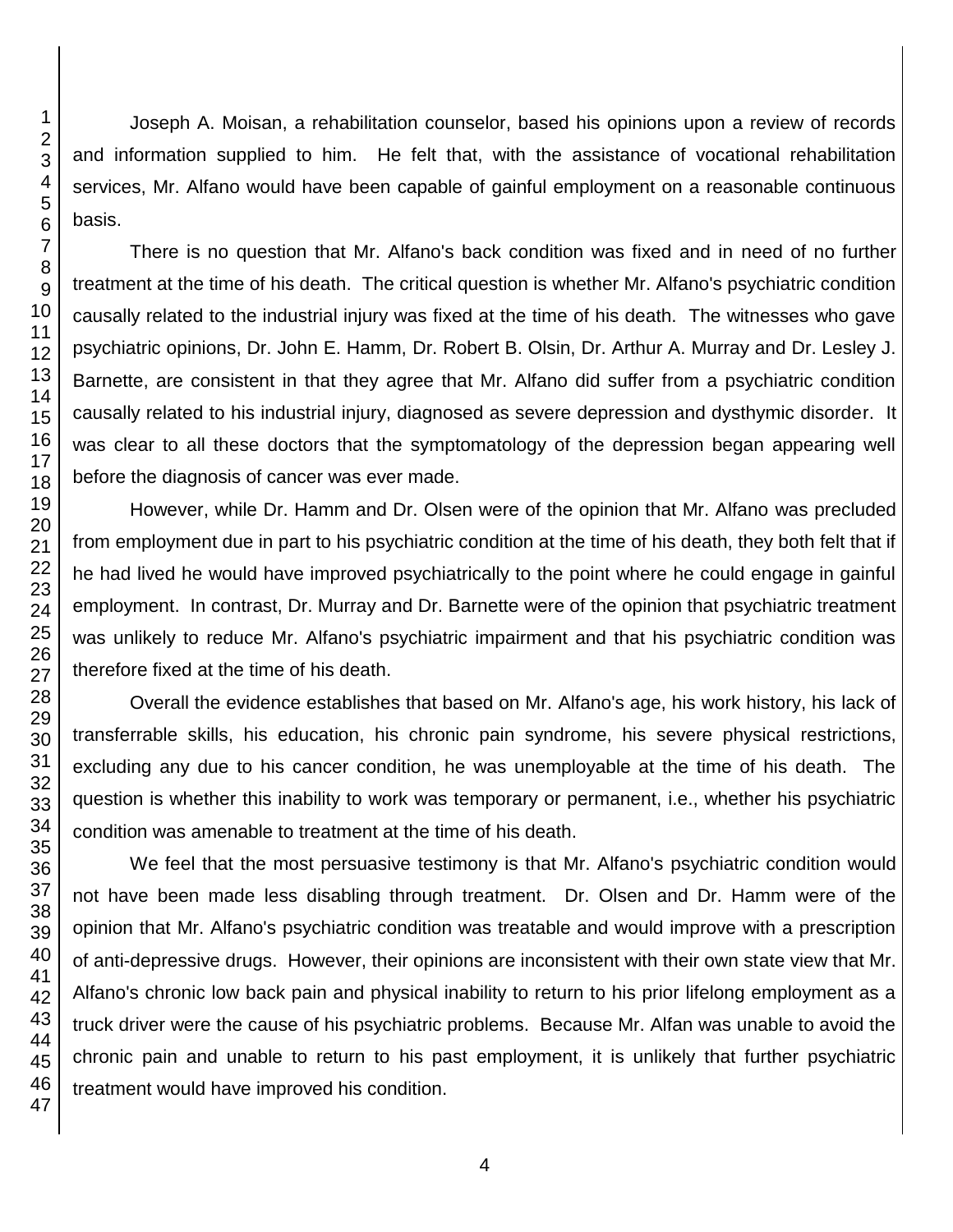Furthermore, Dr. Olsen conceded that for psychiatric treatment to be successful, it should be started as close as possible to the initial injury and that if treatment for chronic pain is started more than two years after the industrial injury, the likelihood of success considerably decreases. In light of this statement, it is significant that in this case psychiatric treatment was not started until threeand-a-half years after the initial injury.

Further, Dr. Olsen does not adequately explain how psychiatric treatment would be successful given Mr. Alfano's failed attempt to return to work, which Dr. Olson characterized as a severe and significant psychological blow. Similarily, Dr. Hamm does not adequately explain how Mr. Alfano would have overcome his psychiatric problems, given the fact that a strong work history was closely tied to his emotional health. It should be noted that Dr. Hamm did not feel that the depression could have been cured, but only that it would have been kept mild with continuing treatment.

The more persuasive psychiatric opinions are those of Dr. Murray and Dr. Barnette, who realized that no amount of psychiatric treatment could change the fact that Mr. Alfano would continue to experience chronic pain due to this low back condition and that he would never be able to return to the only employment he had ever known. Dr. Barnette's assessment that Mr. Alfano would not be amenable to psychiatric treatment is particularly persuasive because of his realistic view of Mr. Alfano as an individual. According to Dr. Barnette, Mr. Alfano was a very "macho" male who had found his identity in his role as a truck driver, and had lost his sense of self worth as a man and a human being due to his inability to work. It was Dr. Barnette's opinion that Mr. Alfano was convinced he was by nature a truck driver and could not learn anything new and did not have the essential energy to do so. While Dr. Barnette believed that Mr. Alfano needed psychiatric treatment, he concluded that he would not hve been successful with this treatment do to his "old world" view of mental disease, i.e., that he would have been a "loonie" in order to need psychiatric treatment.

For all the foregoing reasons, we are convinced that Mr. Alfano's psychiatric condition was fixed and stable and that he was permanently totally disabled as a result of the industrial injury of January 23, 1979 at the time of his death due to unrelated causes on May 29, 1984. Therefore, the Department order appealed from should be affirmed.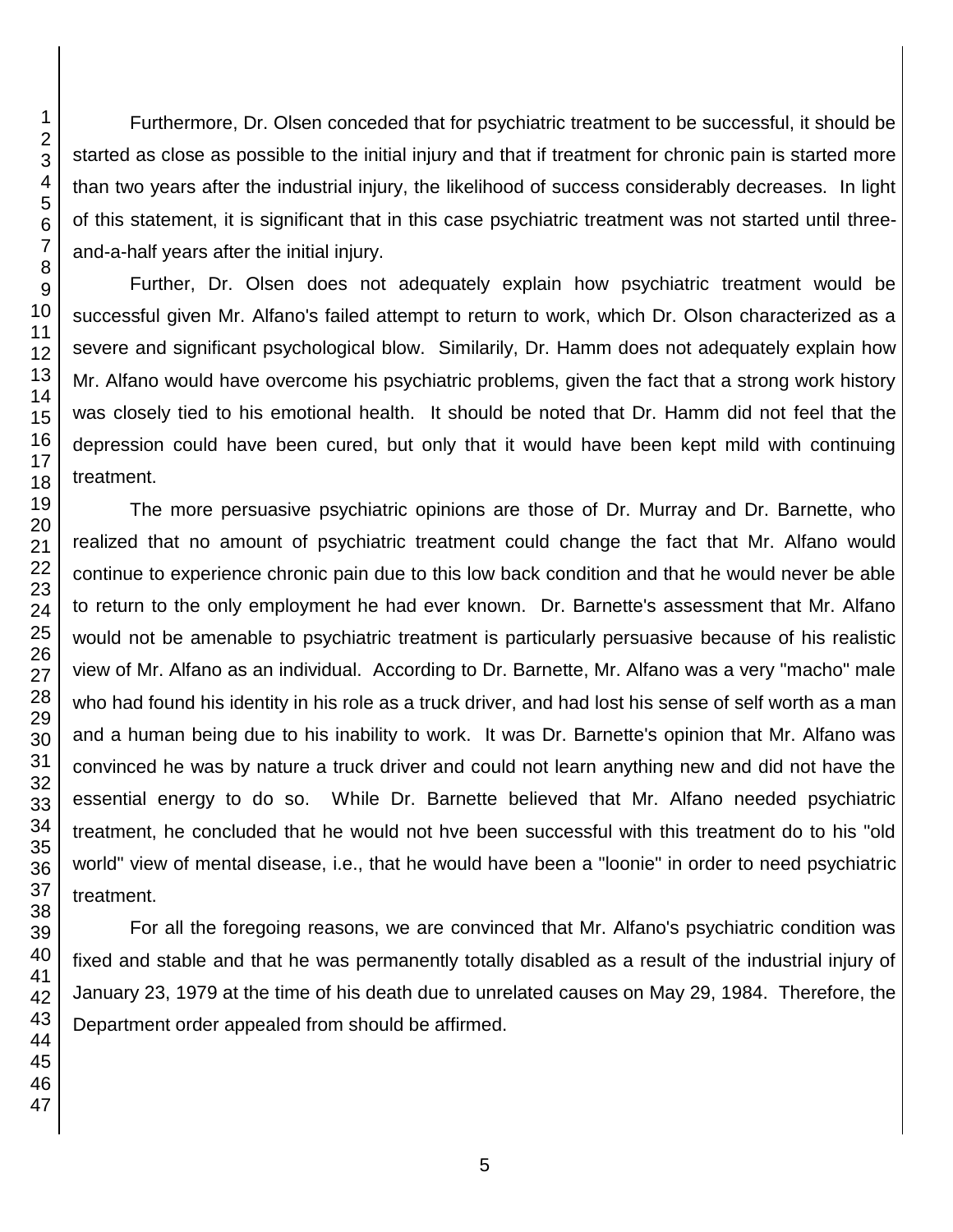#### **FINDINGS OF FACT**

1. On February 15, 1979 an accident report was filed on behalf of the claimant alleging an industrial injury on January 23, 1979, during the course of his employment with the self-insured employer, Associated Grocers, Inc. On May 9, 1980 the Department issued an order closing the claim with a permanent partial disability award equal to 25% as compared to total bodily impairment for unspecified disabilities. On June 5, 1980, a Notice of Appeal was filed on behalf of the claimant with the Board of Industrial Insurance Appeals. On June 10, 1980 an application to reopen for aggravation of conditions was filed with the Department. On June 20, 1980, a cross-appeal was filed on behalf of the employer. On July 1, 1980 the Board issued orders granting the appeal and the cross-appeal. On April 3, 1981 the Board issued an order dismissing the employer's appeal and on April 7, 1981 the Board issued an order dismissing the claimant's appeal.

On July 30, 1981 the Department issued an order denying the application to reopen for aggravation of conditions filed on June 10, 1980. On August 7, 1981 a Notice of Appeal was filed with the Board of Industrial Insurance Appeals on behalf of the claimant. On August 26, 1981 the Board issued an order granting the appeal. On April 21, 1982 a Proposed Decision and Order was issued reopening the claim. On May 25, 1982 the Board issued a Decision and Order adopting the Proposed Decision and Order. On June 2, 1982 the Department issued an order reversing the July 30, 1981 order and reopened the claim for treatment effective June 4, 1980 and providing other benefits as required by law.

On May 17, 1985 a claim for pension benefits by the deceased worker's spouse and children was filed with the Department, based on the fact of the worker's death on May 29, 1984. On July 19, 1985 the Department issued an order denying second injury fund relief to the employer. On July 23, 1985 the Department issued an order determining that the surviving spouse was entitled to a spouse's pension. On September 10, 1985 a letter of protest and request for reconsideration was filed with the Department on behalf of the employer to the Department orders of July 19, 1985 and July 23, 1985. The February 19, 1986 the Department issued an order adhering to the provisions of its prior orders and notices dated July 19, 1985 and July 23, 1985. The February 19, 1986 order was received by the employer on April 21, 1986. On April 29, 1986, a Notice of Appeal was filed with the Board on behalf of the employer from the Department order of February 19, 1986. On May 6, 1986 the Board issued an order granting the appeal subject to proof of timeliness, assigned it Docket No. 86 1384 and directed that further proceedings be held in the matter.

- 2. On January 23, 1979, while in the course of employment with Associated Grocers, Inc., Larry Alfano injured his back while attempting
- 1 2 3 4 5 6 7 8 9 10 11 12 13 14 15 16 17 18 19 20 21 22 23 24 25 26 27 28 29 30 31 32 33 34 35 36 37 38 39 40 41 42 43 44 45 46 47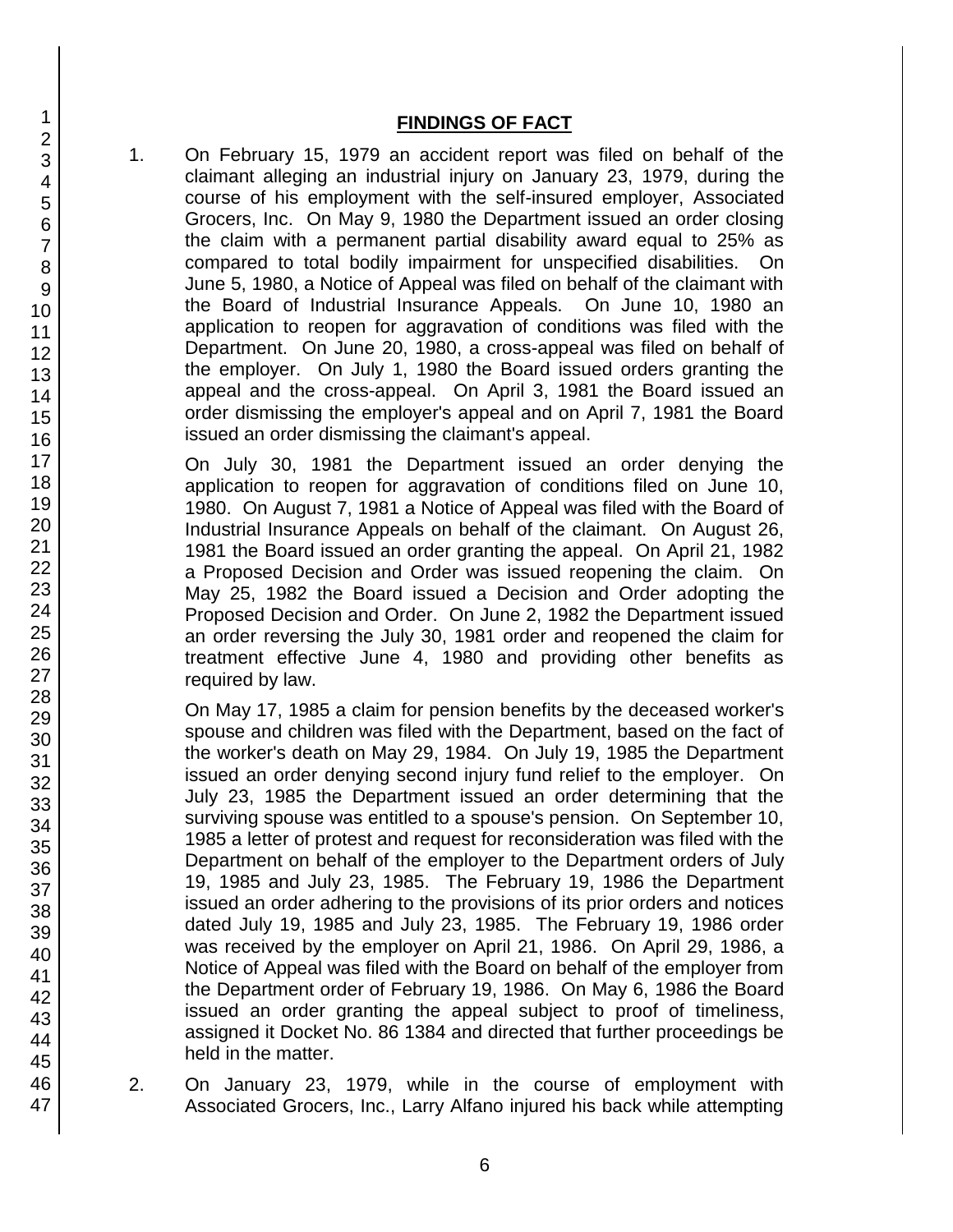to lift a loading platform. As a result of this injury, he required medical treatment, including a decompressive laminotomy, physical therapy and medications.

- 3. At the time of his death on May 29,1 984 Mr. Alfano's lumbosacral condition proximately caused by his industrial injury was fixed and stable and in no need of further treatment, and his permanent impairment as a result of the industrial injury was best described by Category 6 of permanent dorso-lumbar and lumbo sacral impairments.
- 4. At and prior to the time of his death on May 29, 1984 Mr. Alfano suffered from a psychiatric condition diagnosed as severe depression and dysthymic disorder, which conditions were proximately caused by his industrial injury of January 23, 1979.
- 5. At the time of Mr. Alfano's death on May 29, 1984 his psychiatric condition proximatelycaused by the industrial injury was fixed an permanent.
- 6. On September 21, 1982 Mr. Alfano was diagnosed as suffering from lung cancer. On may 29, 1984, he died as a result of this cancer, which was unrelated to his industrial injury of January 23, 1979.
- 7. Mr. Alfano was fifty-three years of age at the time of his death, had a high school G.E.D. and had worked as a truck driver for a single employer his entire adult working life.
- 8. Taking into consideration Mr. Alfano's age, training, education, and work experience, together with the severe physical and psychiatric residuals of his industrial injury, Mr. Alfano was permanently unable to be gainfully employed on a reasonably continuous basis at the time of his death on May 29,1 984.
- 9. Mr. Alfano did not have any preexisting bodily disability from any pervious injury or disease at the time of his January 23, 1979 industrial injury.

## **CONCLUSIONS OF LAW**

- 1. The self-insured employer's appeal was timely filed and the Board of Industrial Insurance Appeals has jurisdiction over the parties and subject matter of this appeal.
- 2. Mr. Alfano's death on May 29, 1984, was not caused by the industrial injury of January 23, 1979, within the meaning and contemplation of RCW 51.32.050(2).
- 3. At the time of his death on May 29, 1984 Mr. Alfano was permanently and totally disabled within the meaning of RCW 51.32.050(6) and RCW 51.08.160 as a result of his industrial injury on January 23, 1979.
- 4. The self-insured employer is not entitled to second injury fund relief pursuant to RCW 51.16.120.